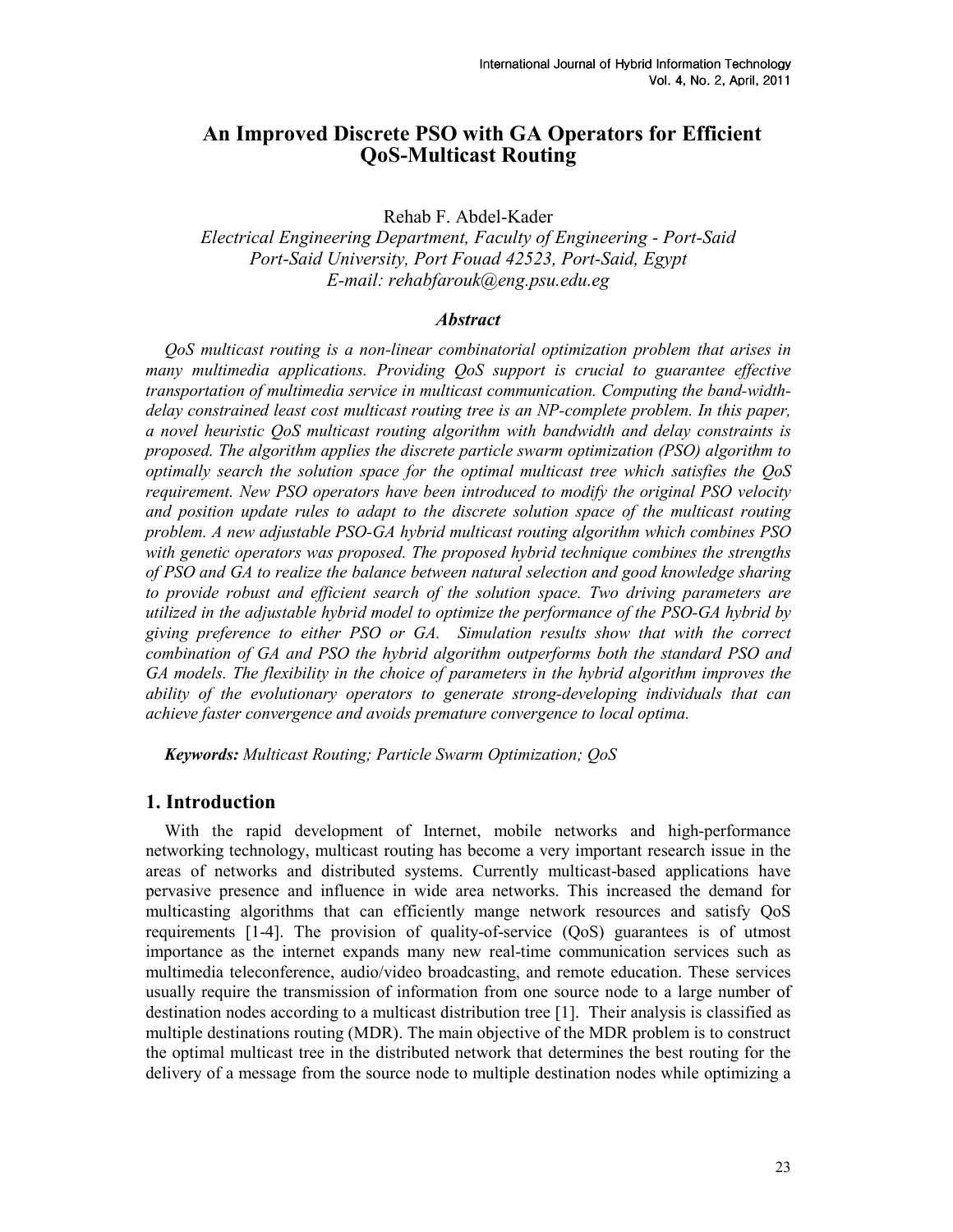certain performance criteria and meeting all QoS requirements. Recently, with the high demand of fast and better quality of services, a number of rigid QoS criteria, such as bandwidth, delay, jitter, and packet loss rate, have been considered.

This QoS multicast routing (QMR) problem has drawn wide spread attention from researchers who have been using different methods to solve the problem using conventional algorithms, such as exhaustive search routing and greedy routing. Typical approaches include (1) applying Dijkstra algorithm to find the shortest path, (2) seeking the minimum network cost using Steiner tree routing algorithm, and (3) finding multicast trees that the paths between source node and the destination nodes are connected and their cost is minimized [4]. An extensive review of the QMR problem can be found in [2, 3].

The multicast routing problem is known to be NP-Complete [1] and for a large scale network with high real time response, it is expensive or even infeasible to find the optimal multicast trees. Thus, most previous researchers have focused on developing heuristic algorithms that take polynomial time and produce near optimal results for solving the multicasting routing problem [4 -19]. The advent of evolutionary computation has inspired new resources for optimization problem solving. Many evolutionary algorithms, such as genetic algorithm (GA) [5-9], simulated annealing (SA) [10], and ant colony optimization (ACO) [4, 11-13], have been proposed for solving the QMR problem. However GA, SA, and ACO have practical limitations in real-time multicast routing. The GA climbing capacity is weak and premature easily. Both the efficiency of the SA algorithm and the quality of the solution depends on procedures that are sensitive to the influence of random annealing sequence. The ACO algorithm has many parameters and cannot guarantee convergence to the global optimal.

Until now, limited papers have discussed the application of particle swarm optimization (PSO) algorithm to solve the QMR problem. Liu et al. [14] and Wang et al. [15] proposed a PSO based algorithm to solve the QMR problem in by means of serial path selection to realize the optimization of a multicast tree. The multicast tree can obtain a feasible solution by exchanging paths in the vector. Experimental results indicate that the proposed algorithm could converge to the optimal or a near-optimal solution with lower computational cost. Another algorithm was described by Sun et al. [16] based on the quantum-behaved PSO (QPSO). It was inspired by quantum mechanics and seemed to be a promising optimization problem solver. The proposed method converts the QoS multicast routing problem into an integer-programming problem and then solves the problem by QPSO. Additionally, combining PSO with other optimization techniques to deal with QoS routing was also proposed in the literature. In [17] Xi-Hong et al. proposed an ACO-PSO algorithm to solve the QMR problem. The solution generated by ACO is regulated by position update strategy of PSO, which extends the search scope efficiently and avoids premature convergence to local optima. The simulation results demonstrate its superiority to other algorithms such as the GA and the ACO. Li et al. [18] described a new evolutionary scheme for the optimization of multicast QoS routing based on the hybrid of GA and PSO, called HGAPSO. In HGAPSO, the upper-half of the best-performing individuals in a population are regarded as elites. Instead of being reproduced exactly in the next generation, these elites are enhanced first. The group constituted by the elites is regarded as a swarm, and each elite corresponds to a particle within it. Wang et al. [19] proposed a new method for tree-based optimization. The algorithm optimizes the multicast tree directly, unlike the conventional solutions to finding paths and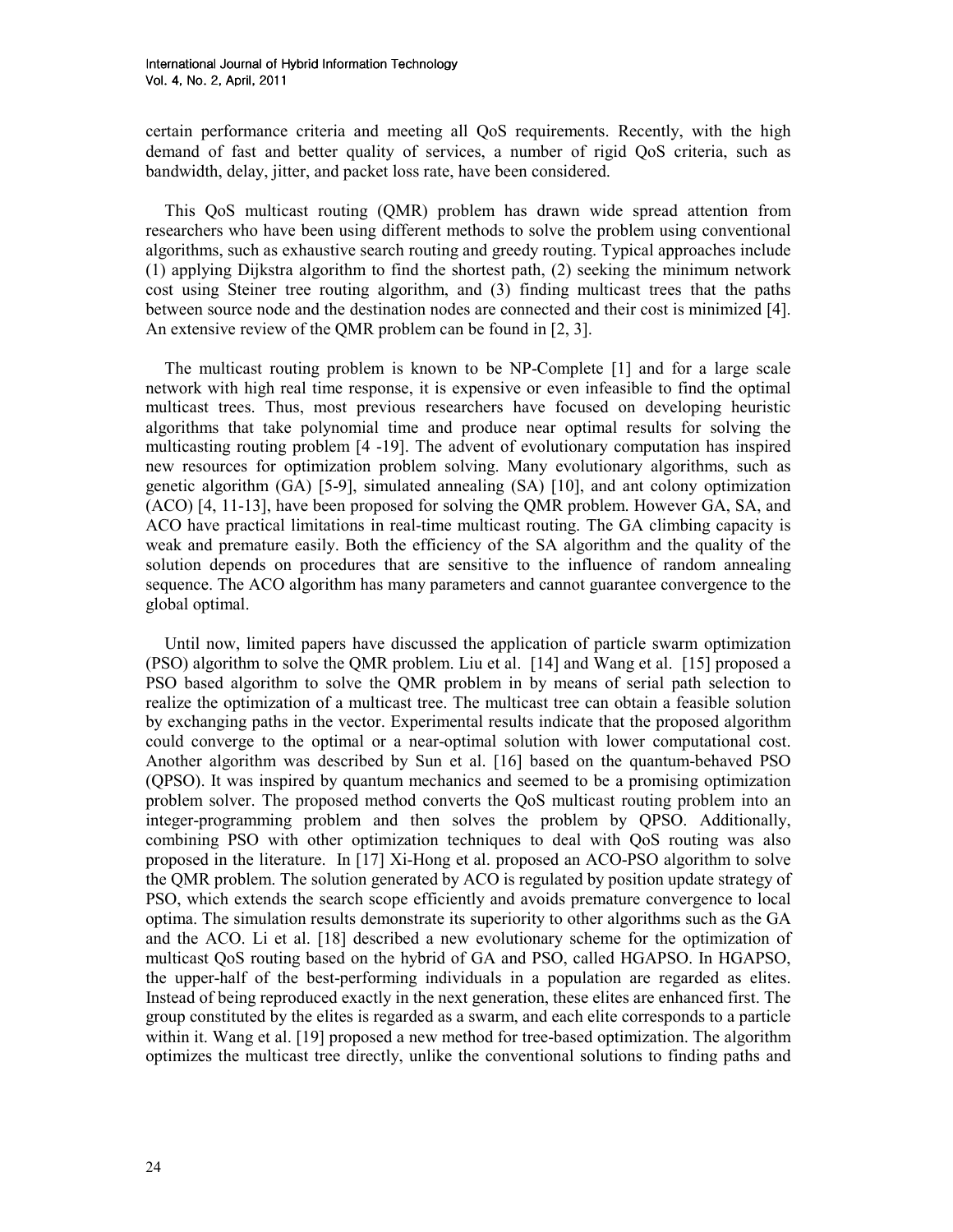integrating them to generate a multicast tree. The algorithm combines PSO with tree based optimization to the solution to control the optimization orientation of the tree shape.

The aim of the paper is to develop an efficient heuristic algorithm that can solve the QMR problem. The proposed algorithm utilizes PSO algorithm that has emerged as a new heuristic that can efficiently solve large-scale optimization problems. This study differs from existing literature in the following aspects: First, in this study various QoS measures are considered such as cost, bandwidth, delay and jitter. The proposed model treats these constraints separately, and can be extended to add more constraints. Second, new discrete PSO operators have been presented to modify the original PSO velocity and position update rules to the discrete solution space in the multicast routing problem. Third, a new adjustable PSO-GA hybrid multicast routing algorithm which combines PSO with genetic operators was proposed. The performance of the adjustable hybrid model is optimized by two driving parameters that give preference to either PSO or GA. The proposed hybrid algorithm can overcome the disadvantages of both PSO and genetic algorithm, and can achieve better QoS performance.

The paper is organized as follows: The PSO algorithm is presented in Section 2.The assumptions and definitions of the multicast routing problem are described in Section 3. The improved PSO algorithm and a demonstration of its realization for solving to multicast routing are explained in Section 4. The Hybrid PSO-GA algorithm is described in Section 5. Simulation results are given in Section 6. Finally, we summarize the paper with some concluding remarks in Section 7.

# 2. Particle Swarm Optimization

PSO proposed by Dr. Eberhart and Dr. Kennedy in 1995 is a computational paradigm based on the idea of collaborative behavior and swarming in biological populations inspired by the social behavior of bird flocking or fish schooling [20-23]. The algorithm, which is based on a metaphor of social interaction, searches a space by adjusting the trajectories of individual vectors, called "particles" as they are conceptualized as moving points in multidimensional space. The individual particles are drawn stochastically toward the position of their own previous best performance and the best global performance among its neighbors. PSO algorithm is simple, easy to implement, robust to control parameters, and computationally efficient compared to other heuristic optimization techniques. The original PSO has been applied to a learning problem of neural networks and function optimization problems, and efficiency of the method has been confirmed.

When PSO is used to solve an optimization problem, a swarm of particles, is used to explore the solution space for an optimum solution. Each particle represents a candidate solution and is identified with specific coordinates in the D-dimensional search space. The position of the *i*<sup>th</sup> particle is represented as  $X_i = (x_{i1}, x_{i2}, \ldots, x_{iD})$ . The velocity of a particle is denoted as  $V_i = (v_{i1}, v_{i2}, \dots, v_{iD})$ . The fitness function is evaluated for each particle in the swarm and is compared to the fitness of the best previous result for that particle and to the fitness of the best particle among all particles in the swarm. After finding the two best values, the particles evolve by updating their velocities and positions according to the following equations: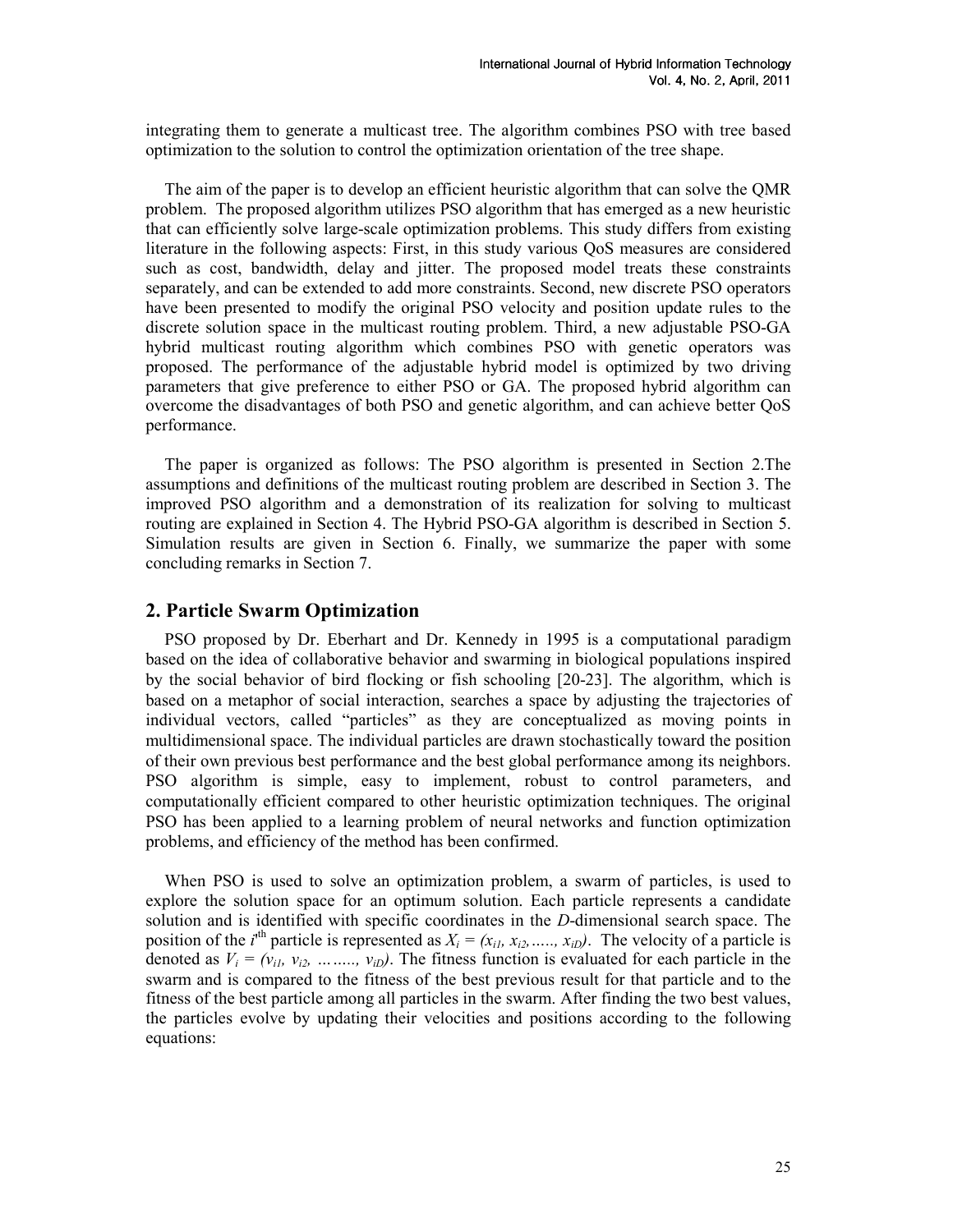$$
V_i^{t+1} = \omega^* V_i^t + c_1^* \text{rand}_1^t (p_{i\text{best}} - X_i^t) + c_2^* \text{rand}_2^t (g_{\text{best}} - X_i^t)
$$
  
\n
$$
X_i^{t+1} = X_i^t + V_i^{t+1}
$$
\n(1)

Where  $i = (1, 2, \ldots, N)$  and N is the size of the swarm;  $p_i$  best is the particle best reached solution and  $g_{best}$  is the global best solution in the swarm.  $c_1$  and  $c_2$  are cognitive and social parameters that are bounded between 0 and 2.  $rand_1$  and  $rand_2$  are two random numbers, with uniform distribution  $U[0,1]$ .  $-V_{max} \leq V_i^{t+1} \leq V_{max}$  ( $V_{max}$  is the maximum velocity). The inertia weight  $\omega$ , is a factor used to control the balance of the search algorithm between exploration and exploitation. The recursive steps will go on until we reach the termination condition.

# 3. Multicast Routing Problem Formulation

In this paper we mainly focus on the band-width-delay constrained least cost multicast routing problem [4-7, 10, 15, 17, 19]. The communication network can be modeled as an undirected weighted graph  $G$  (V, E), where V is the set of all nodes representing routers or switches,  $E$  is the set of all edges representing physical or logical connection between nodes. Each link  $(x, y) \in E$  in G has three weights  $(b(x, y), d(x, y), c(x, y))$  which correspond to the available bandwidth, the delay and the cost of the link respectively. We assume that  $s \in V$ represents the source node and  $M \subseteq \{V-\{s\}\}\$  represents a set of multicast destination nodes, then s and M construct a multicast tree  $T(s, M)$ , the following relationship exits in multicast tree  $T(s, M)$ :

The total delay of the path  $P(s, d)$  in T is simply the sum of the delay of all links along  $P(s, d)$ where  $v \in M$ , i.e.

$$
Delay P(s, d) = \sum_{(i, j) \in P(s, d)} d(i, j)
$$
 (3)

The total delay of the tree  $T(s, M)$  is defined as the maximum value of the delay on the paths from the source node to each destination node:

$$
Delay T(s, M) = max(Delay P(s, d)), \forall v \in M
$$
\n(4)

The jitter of the tree is defined as the average difference of the delay on the paths from the source node to each destination node:

$$
Jitter(T(s, M)) = \sqrt{\sum_{v \in M} (Delay \ P(s, d) - delay\_{avg})^2}
$$
 (5)

where *delay* avg refers to the average value of the delay on the paths from the source node to each destination node. The bottleneck bandwidth of the tree is defined as the minimum value of the bandwidth of all the links in  $T$ :

$$
Bandwidth T(s, M) = min\{b(i,j) \mid (i,j) \in T(s, M)\}
$$
\n
$$
(6)
$$

The total cost of the tree  $T(s, M)$  is defined as the sum of the costs of all links in that tree and can be given by:

$$
Cost T(s, M) = \sum_{(i,j) \in T(s, M)} c(i,j)
$$
 (7)

The QoS multicast routing problem with delay and bandwidth constrained can be described as follows: Given network graph  $G$ , a source node  $s$ , and a multi destination multicast member set M, the delay, the jitter delay and bandwidth constraints  $D_{max}$ ,  $D_J$ , and  $B_{min}$ . The problem is to find the multicast tree  $T(s, M) \subseteq G$  spanning the source node s and the set of destination nodes  $v \in M$  that *minimizes* the cost function Cost T(s, M) subject to the following conditions: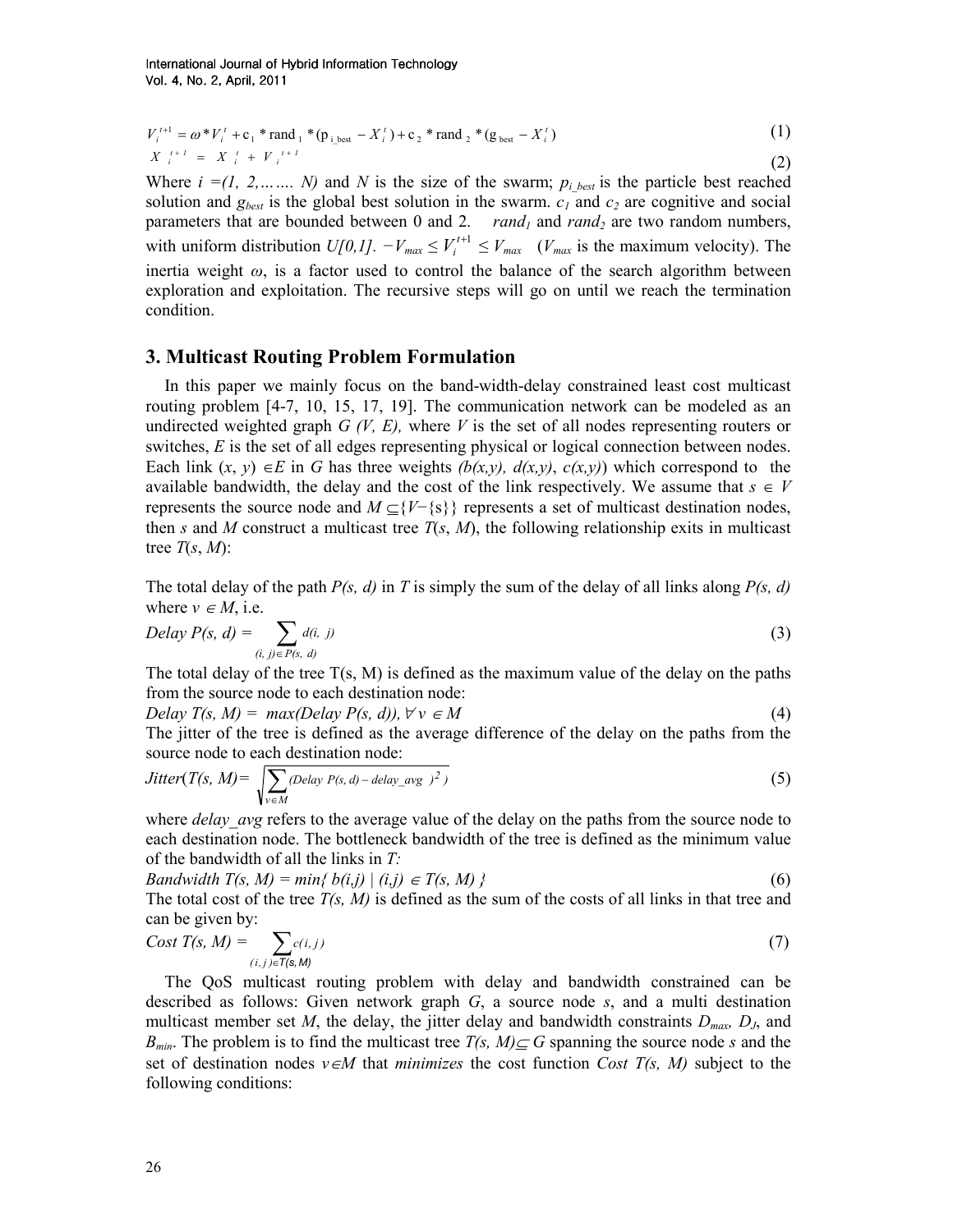- 1. The multicast tree is a spanning tree of G
- 2. The root of the multicast tree is node s
- 3. All the destination nodes are in the multicast tree
- 4. All the leave nodes in the multicast tree belong to M
- 5. The tree must satisfy QoS constraints such as:

Delay  $T(s, M) \le D_{max}$  End-to end delay requirement (8)  $Jitter(T(s, M) \leq D_J$  Jitter delay constraint (9) *Bandwidth*  $T(s, M) \ge B_{min}$  Bandwidth provisioning for guaranteed QoS (10) Equations (8) and (9) guarantee the delay requirements of QoS, in which  $D_{max}$  and  $D_J$  are the maximum permitted delay of real time services. Relation (10) guarantees the bandwidth of communication traffic, in which  $B_{min}$  is the minimum required bandwidth for all applications.

# 4. Proposed Multicast Routing Algorithm

In the network graph,  $G = (V, E)$ , there are  $|V| \times (|V|-1)$  possible source-destination pairs. A source-destination pair can be connected by a set of links, which is called a "route". There are usually many possible routes between any source destination pair. For example, consider the network shown in Figure 1; the possible routes between s and  $v_6$  include s -  $v_2$ -  $v_6$ , s -  $v_1$ -  $v_3$  $v_6, \ldots$  and so on.



Figure 1. Topology of a Multicast Network.

Our simple PSO-based multicast routing algorithm assumes that a routing table has been constructed for each source-destination pair. Table 1 shows the routing table for the sourcedestination pair  $(s, v_6)$ . When the network size is large, the number of possible routes between a source destination pair becomes huge. Therefore the number of candidate routes must be limited to a reasonable amount R which is a parameter of the algorithm. All possible routes for a source destination pair are sorted and indexed according to the path cost, or delay (length) such that the shorter paths are assigned smaller route numbers. Only the R shortest routes will be listed in the routing table. Preferring routes with smaller delay are preferred so as to take path delay into consideration in finding multicast trees. All links with bandwidths less than the minimum required bandwidth threshold  $B_{min}$  will be removed before the path search process to compress the search space.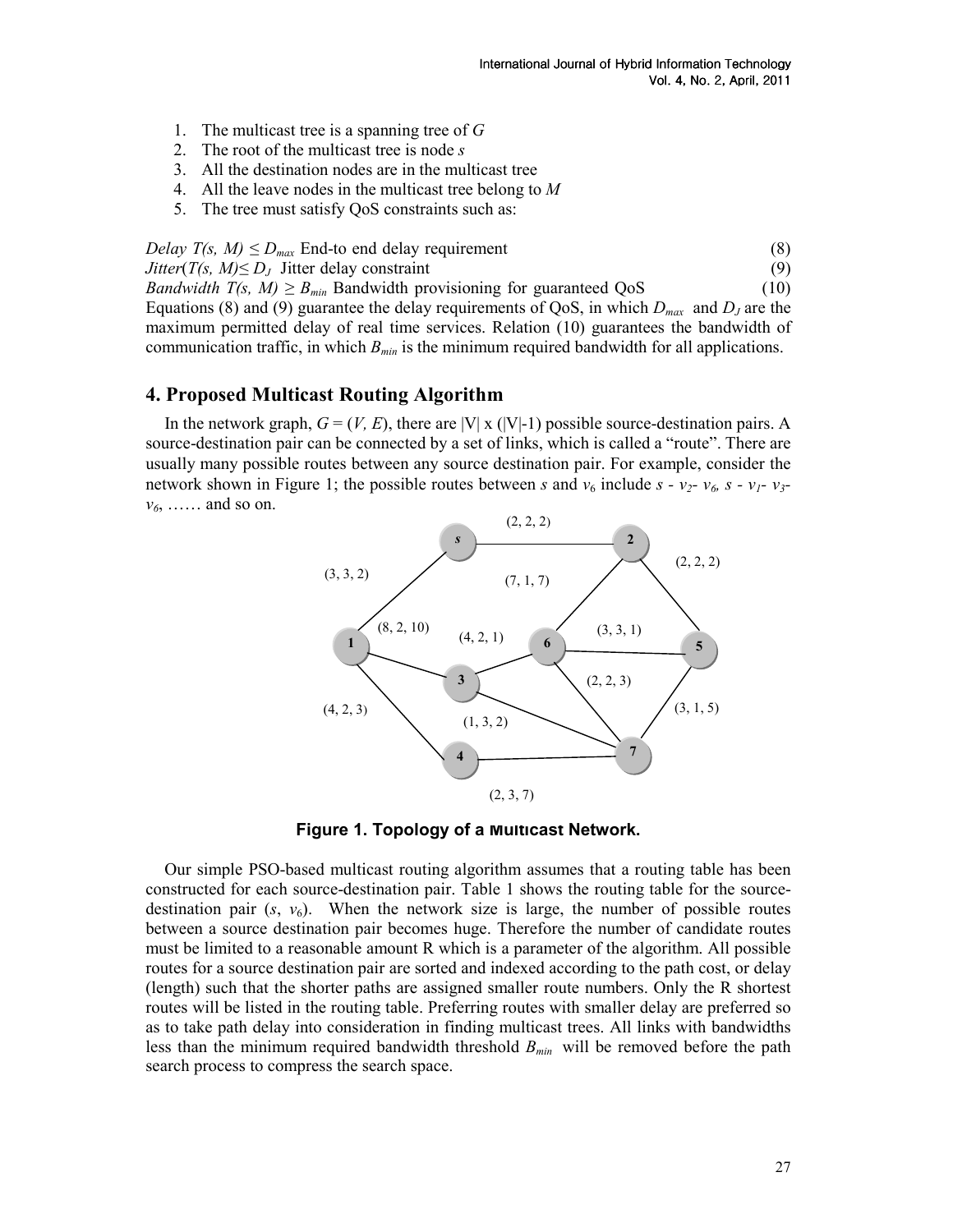| Routing table for $s \rightarrow \nu_6$ |                       |             |  |  |  |  |  |
|-----------------------------------------|-----------------------|-------------|--|--|--|--|--|
| Route number                            | <b>Route list</b>     | Route delay |  |  |  |  |  |
|                                         | $S - V_2 - V_6$       |             |  |  |  |  |  |
|                                         | $S - V_1 - V_3 - V_6$ |             |  |  |  |  |  |
|                                         | $S - V_2 - V_5 - V_6$ |             |  |  |  |  |  |
|                                         |                       |             |  |  |  |  |  |
|                                         |                       |             |  |  |  |  |  |
|                                         |                       |             |  |  |  |  |  |
| R _ 1                                   |                       |             |  |  |  |  |  |

### 4.1. Particle Encoding

For a given source node s and a set of multicast destination nodes  $M = \{v_1, v_2, \ldots, v_k\}$  a particle/individual  $P = (A_1, A_2, \dots, A_i, \dots, A_k)$  is a string of integers  $\in \{0, 1, \dots, R-1\}$  with length k. Each element (gene)  $g_i$  in the particle represents a possible route between nodes s and  $v_i$ . The relation between particle, path gene, and path routing table is shown in Figure 2.



Figure 2. Particle Encoding.

This encoding schema denoted as *path-oriented encoding* was first introduced in [8] for point-to point routing communication problems. Each individual represents a candidate solution for the multicast routing problem as it guarantees a path from the source node to every destination. However the individual does not necessary represent a multicast tree as it might violate light splitting constraints. This problem will be handled by preventing cycles to appear in the individual by assigning them to bad fitness values and thus they will be removed from the population. The major advantage of using this coding method is that given an individual it is easy to identify the links in the multicast tree. Another advantage is that path delay or any other performance criteria can be used in the selection of the proper route from the routing table.

#### 4.2. Fitness Function

PSO maintains a swarm of individuals that are evaluated in each generation. In the QoS multicast routing problem the evolution is driven by a fitness function that evaluates the quality of the evolved particles based on their ability to minimize the cost of multicast tree  $\hat{T}(s, \hat{M})$ . In addition, QoS constraints should be considered except the bandwidth constraint as if the link does not meet bandwidth constraint, it will be automatically eliminated from network. The fitness function of the algorithm is defined as follows: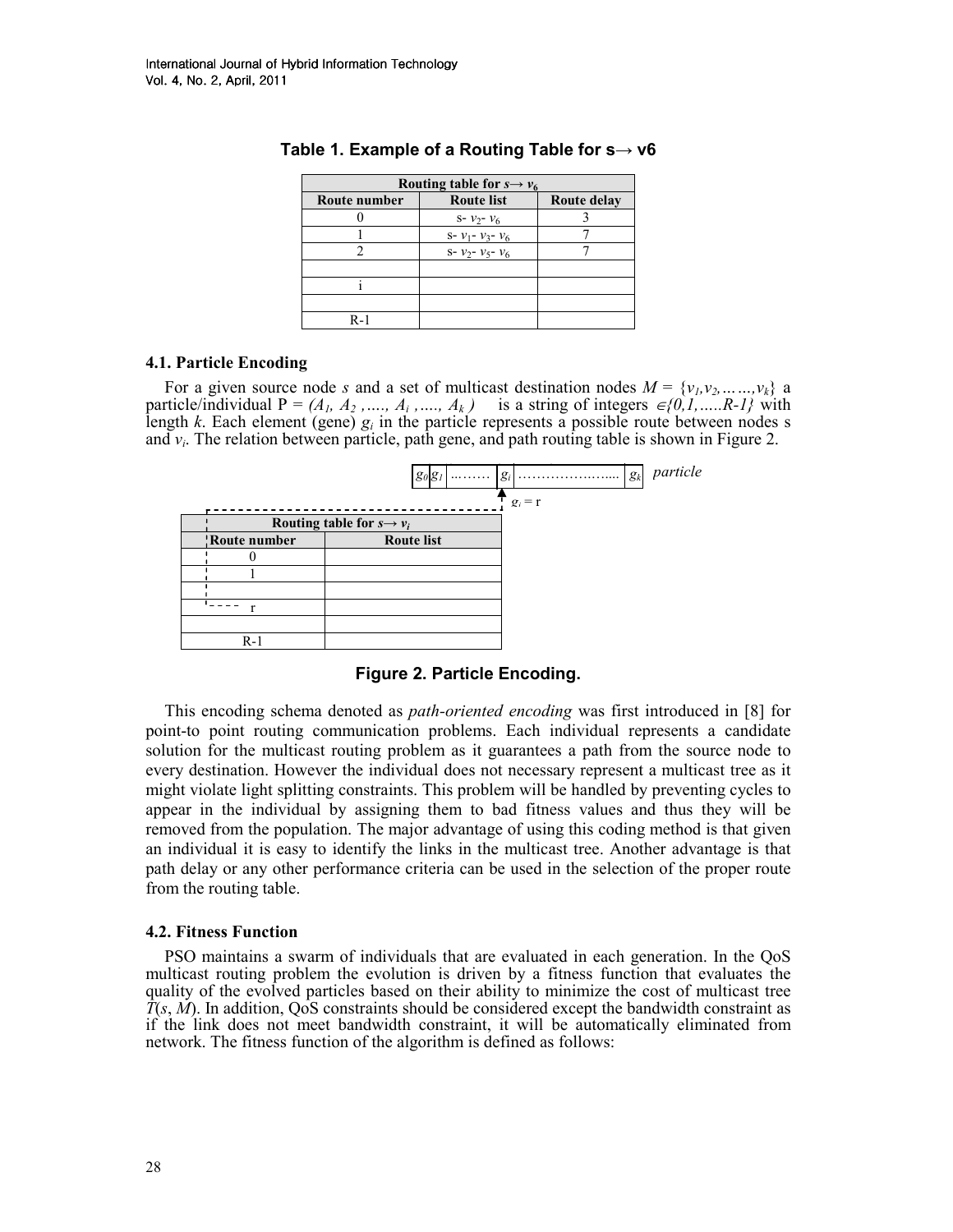$f(T(s, M)) = Cost(T(s, M)) + \eta_1 min\{D - delay(T(s, M)), 0\} + \eta_2 min\{D_J - Jitter(T(s, M)), 0\}(11)$ Where  $\eta_1$  and  $\eta_2$  are punishment coefficients, the value of the coefficient decides the punishment extent. If  $a \ge 0$ , then min  $(a, 0) = a$ ; else min  $(a, 0) = 0$ .

#### 4.3. Simple PSO Multicasting Algorithm

The first use of PSO in discrete optimization was for solving the traveling salesman problem (TSP) [21]. The main issue was to modify the position and velocity vector equations  $(1)$  and  $(2)$  in the original PSO algorithm to span the discrete search domain. These equations can only be used in continuous optimization problems. In the multi-cast route problem the position vector of the particles is coded as an integer sequence rather than a real number vector. The traditional addition and subtraction operators in equation (1) can not be applied in this problem. The proposed algorithm modifies the original velocity and position update equations to adapt to the multicast routing problem domain by introducing new operators as follows:

#### $adjust(i, n)$  operation

The particle  $P = (A_1, A_2, \dots, A_i, \dots, A_k)$  represents the possible routes from the source node to each of the destination nodes. After applying the *adjust*( $i, n$ ) operator,  $A_i$  changes as shown in equation (12):

| $A_i = \int A_i + n$                                  | if $A_i + n \leq R$ |  |      |
|-------------------------------------------------------|---------------------|--|------|
| $\int (A_i + n)\% R$                                  | if $A_i + n \ge R$  |  | (12) |
| Where $\overline{p}$ is the size of the routing table |                     |  |      |

Where  *is the size of the routing table.* 

#### Subtraction between two positions

Assume that  $X = (x_1, x_2, \ldots, x_i, \ldots, x_k)$  and  $Y = (y_1, y_2, \ldots, y_i, \ldots, y_k)$ . The velocity V is defined as the result of subtraction between two position  $V = X-Y$ . For example, if  $X = (1, 2, 4, ...)$ 5) and  $Y = (1, 3, 4, 5)$ , then  $V = X - Y = \text{adjust}(2, 1)$ .

Addition between two velocities

Assume to velocity  $V_1$  and velocity  $V_2$ , we can denote  $V_1$  add  $V_2$  by  $V=V_1\oplus V_2$ . For example, if  $V_1 = \text{adjust}(3, 4)$  and  $V_2 = \text{adjust}(2, 1)$ ,  $V = V_1 \oplus V_2 = \text{adjust}(3, 4)$ , adjust  $(2, 1)$ . A *change* sequence CS is made up of one or more *adjust* operators; i.e.:  $CS = (adjust \, i), \, adjust_2(), \, ..., \, adjust_n(i)$  (13)

The order of the *change* operator in CS is important as the *adjust* operators in the change sequence act on the solution in order. This can be described by the following formula:  $Y=X+CS = X + (adjust<sub>1</sub>), adjust<sub>2</sub>), ..., adjust<sub>n</sub>() = (((X, adjust<sub>1</sub>)), adjust<sub>2</sub>)), ..., adjust<sub>n</sub>() (14)$ 

#### Addition between position and velocity

Assume to position X and velocity V, a new position vector Y is obtained by imposing the velocity vector to the old position vector. For example, if  $X = (1, 2, 4, 5)$  and  $V = \text{adjust} (2, 1, 2, 4)$ 3), then  $Y = X+V = (1, 5, 4, 5)$ .

According to equation (2) a new position vector is obtained by imposing the velocity vector to the old position vector. The velocity vector can be defined as a change sequence CS acting on the position vector. The velocity vector evolves according to the formula given in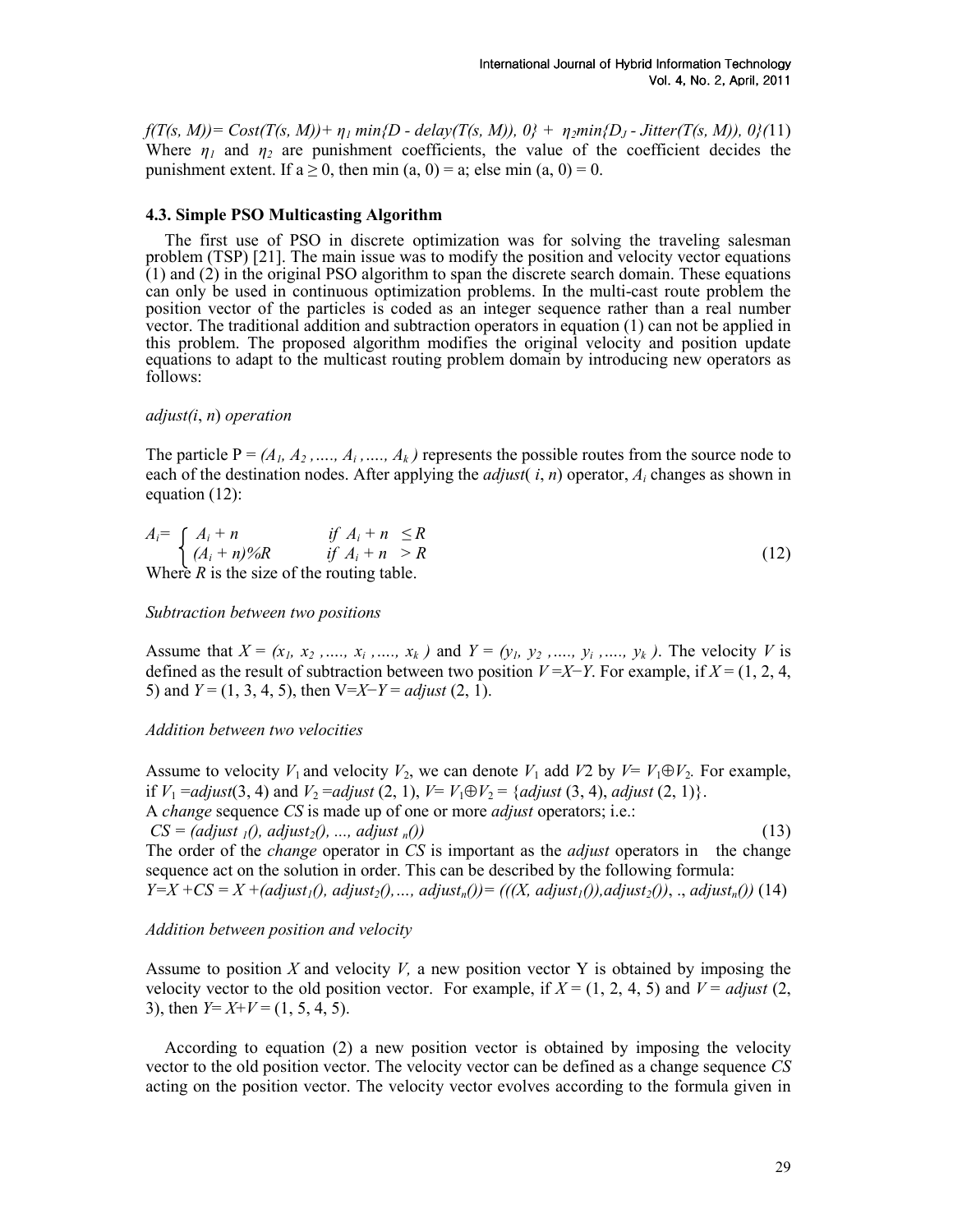equation (1). The  $(p_{i\_best} - X_i(t))$  component in equation (1) means the basic change sequence  $CS_1$  that should act on  $X_i$  (t) to get to  $p_{i\_best}$ ,  $CS_1 = p_{i\_best} - X_i$  (t). We can adjust the nodes in  $X_i$ (t) according to  $p_{i\_best}$  from left to right to get CS<sub>1</sub>. For example, consider  $X_i(t) = [2, 3, 3, 2, 4]$ 5] and  $p_{i\_best} = [1, 3, 4, 2, 4]$  and a routing table of size 5. The first adjust operator to operate on  $X_i(t)$  is adjust(1, 4); i.e.  $X'_i(t) = X_i(t) + \text{adjust}(1, 4) = [1, 3, 3, 1, 5]$ . Similarly, the second adjust operator is *adjust*(3, 1), and  $X''_i(t) = [1, 3, 4, 1, 5]$ . The third adjust operator to operate on  $X''_i(t)$  is *adjust*(5, 4) producing  $X''_i(t)$  where  $X''_i(t) = p_{i\_best}$  [1, 3, 4, 2, 4]. Finally we get the basic adjust sequence  $CS_I = p_{i\_best} - X_i$  (t) = (adjust(1, 4), adjust(3, 1), adjust(5, 4)).

The same rule is applied to the  $(g_{best} - X_i(t))$  component in the velocity equation. The new velocity vector consists of three CSs: the old velocity vector  $V_i(t)$ ,  $(p_{i\_best} - X_i(t))$  and  $(g_{best} X_i(t)$ ). The three *change* sequences can be merged into a new equivalent *change* sequence. Suppose,  $CS_1$ ,  $CS_2$ ,  $CS_3$  and act on one solution P in this particular order,  $CS_1$  first,  $CS_2$ second, and  $CS_3$  third to get a new solution  $P'$ . This is equivalent to a new *change* sequence CS described as follows:

$$
CS = CS_1 \oplus CS_2 \oplus CS_3 \tag{15}
$$

Assuming that the inertia weight factor  $w=1$ , the new position and velocity evolution equations in the discrete domain can be rewritten as follows:

$$
V_i(t+1) = V_i(t) \oplus c_1 * r_1 * (p_{i\_best} - X_i(t)) \oplus c_2 * r_2 * (g_{best} - X_i(t))
$$
  
\n
$$
X_i(t+1) = X_i(t) + V_i(t+1)
$$
\n(17)

# 5. Hybrid PSO-GA Multicast Routing Algorithm

GA and PSO are both population based algorithms that have proven to be successful in solving very difficult optimization problems [20]. However, both models have strengths and weaknesses. The PSO algorithm is conceptually simple and can be implemented in a few lines of code. PSOs also have memory, whereas in a GA if an individual is not selected the information contained by that individual is lost. In PSO the collaborative group interactions enhance the search for an optimal solution, whereas GAs have trouble finding an exact solution and are best at reaching a global region. However, without a selection operator PSOs may waste resources on a poor individual that is stuck in a poor region of the search space. Comparisons between GA and PSOs have been performed by both Eberhart [22] and Angeline et al. [23] and both studies suggested that a hybrid of the standard GA and PSO models would lead to a very effective search strategy.

The standard PSO algorithm may not be flexible enough for practical applications particularly when the problem to be tackled is complicated, conflicting and multitasking. Means for modifying the PSO structure, fitness function, and PSO operators are sought in order to meet the design requirements. In this paper we propose a hybrid PSO-GA algorithm combining the strengths of PSO and GA to enhance the search process in the QoS multicast problem. The hybrid algorithm combines the standard velocity and position update rules of PSOs with the ideas of selection, crossover and mutation from GAs. The population update concept can be easily understood thinking that a part of the individuals are the same of the previous generation but moved on the solution space by PSO. The remaining individuals are substituted by new generated ones by means of GA operators. This kind of updating results in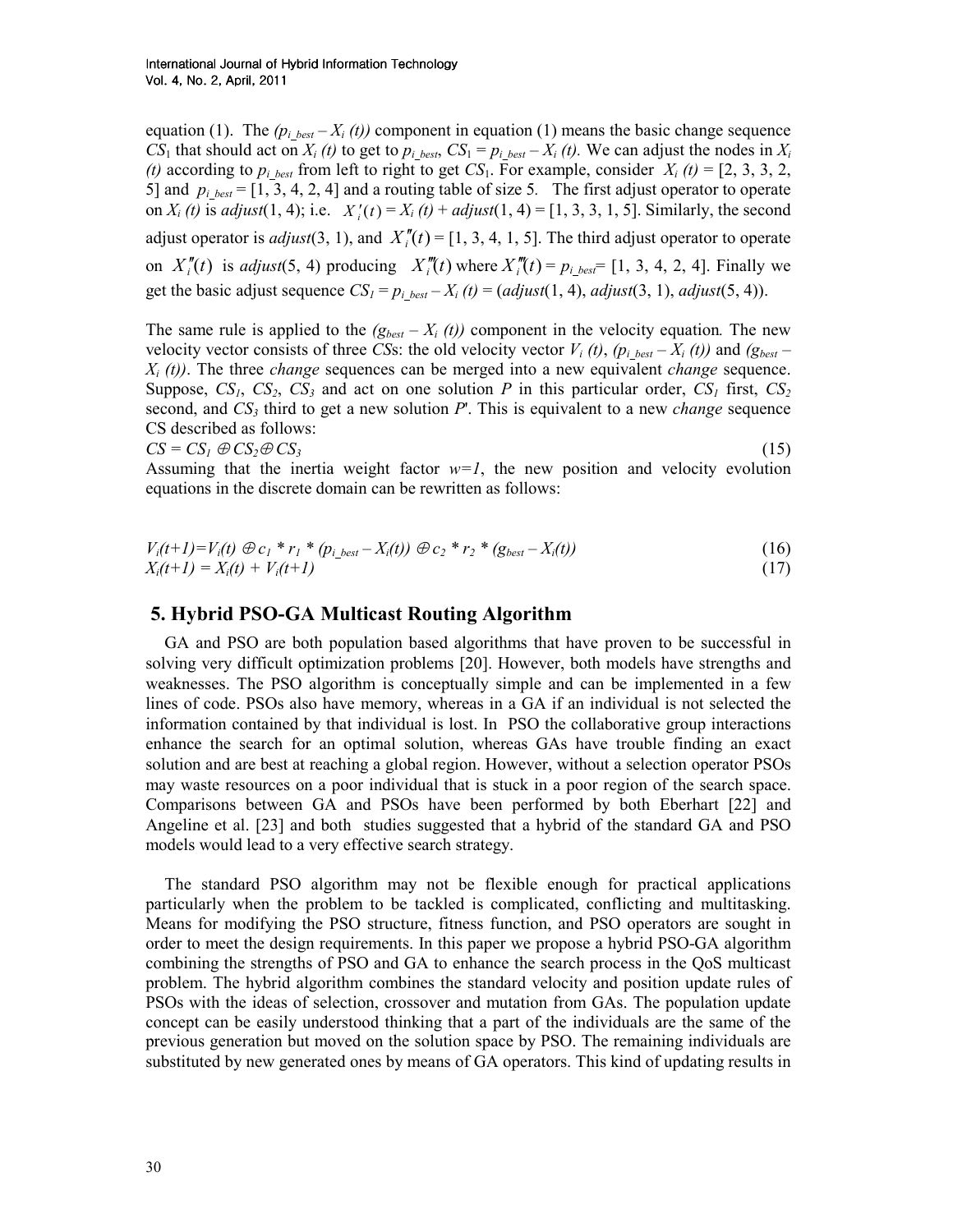a more natural evolution, where individuals not only improve their scores for natural selection of the fitness, or for good-knowledge sharing, but for both of them at the same time.

The main objective of the proposed algorithm is to design an adjustable technique that makes it possible to optimize the performance of the PSO-GA hybrid. Two driving parameters are added in the hybrid algorithm to give preference to either PSO or GA. The PSO velocity vector is multiplied by an influence term  $\lambda \in [0: 1.0]$ . When this term is set to 0 the PSO has no effect on the population, when set to 1 the PSO runs as the standard PSO. For intermediate values the PSO functions normally, but the size of the steps taken by the particles is reduced. The GAs selection operator has a *replacement* term  $\psi \in [0,1.0]$  which determines how many individuals in the population get replaced and crossed over in the current generation. When the  $\psi = 0$  no individuals/particles are selected for crossover or mutation and the GA has no effect on the population. When the  $\psi = I$  the entire population is replaced in the generation. First, the hybrid algorithm performs the standard velocity and position update rules, with the *influence* term. The top *(population size*  $*(1 - \psi)$ ) individuals, based on fitness, are copied into the new population. Selection, crossover and mutation then occur on the appropriate number of individuals determined by the *replacement* term to fill the remainder of the population. The flowchart of the proposed PSO-GA algorithm is shown in Figure 3.



Figure 3. Flow-chart of the PSO-GA Hybrid Algorithm.

In later evolution stage of PSO algorithm, the convergence speed becomes significantly slower. At the same time, after the algorithm converges to a certain precision, it can not optimize anymore. In order to maintain the algorithm diversity, improve the search performance and avoid PSO algorithm plunged into local optimum, we propose to join the crossover and mutation operator together. The crossover and mutation operator are described as follows: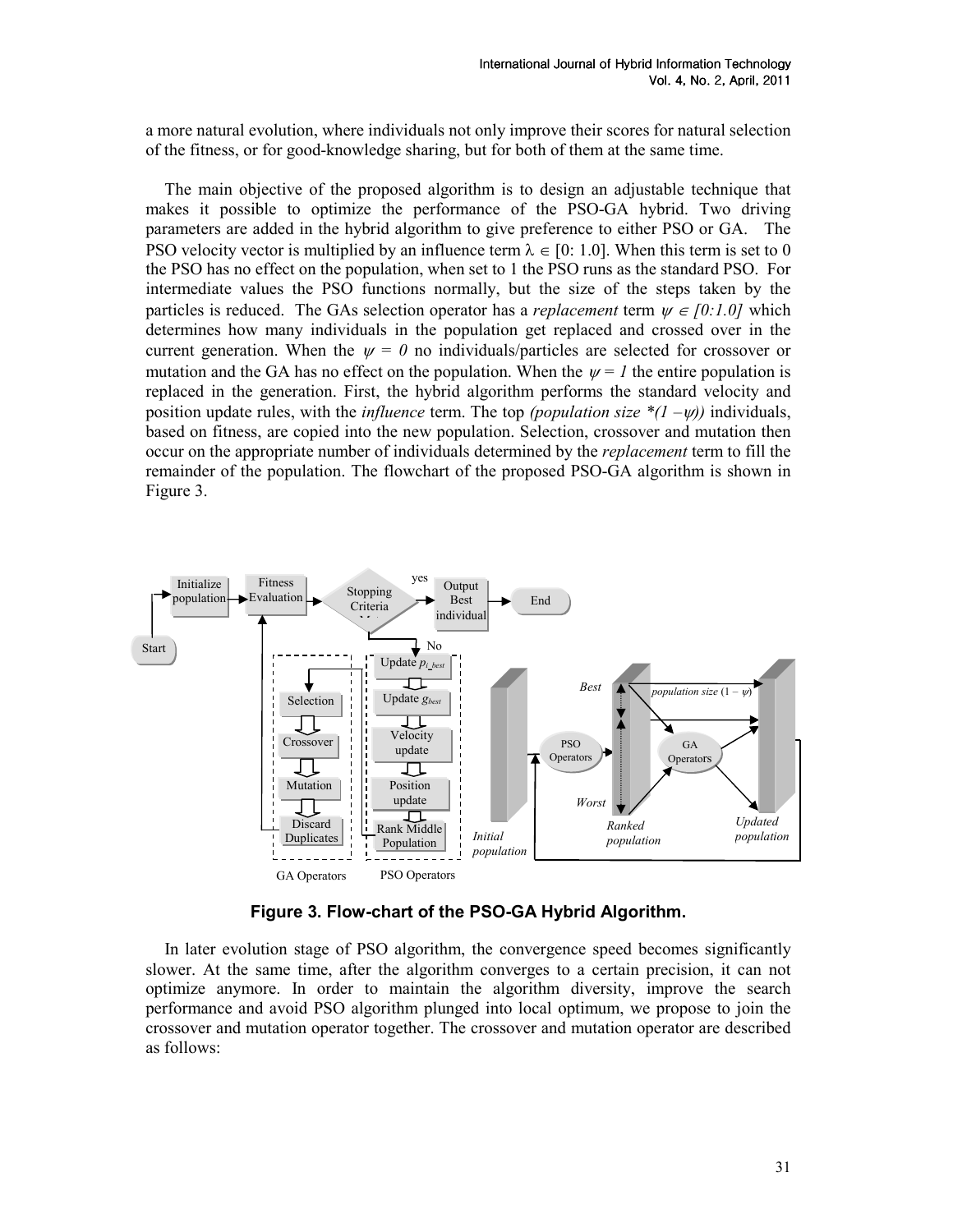### 5.1. Crossover Operator

Randomly select two particles from the population according to the crossover probability  $P_c$ . The crossover operator used in this algorithm is two point crossover (*TPC*). The *TPC* randomly select two integers  $i_1$ ,  $i_2$  ( $i_1 < i_2$ ) are generated in the interval [1, K]. These integers are used as the crossover sites. The two generated offspring's are evaluated based on their fitness.

### 5.2. Mutation Operator

Single routing path mutation (SRPM): first, a single destination node  $v_i$  ( $i \in I, 2, ..., k$ ) is selected randomly. Then the *SRPM* changes the value of path gene  $g_i$  corresponding to  $v_i$  to a random integer which is selected randomly from  $\overline{I}$ , ...,  $\overline{R}$ . After performing SRPM the new individual is evaluated and it may replace the original individual if it has a better fitness value.

Multiple routing paths mutation (MRPM): first, select an integer z between 1 and K which correspond to the number of genes that will be mutated. Then, MRPM changes the value of path genes  $g_i$ 's corresponding to the destination nodes selected to random integers selected randomly from  $[1, ..., R]$ . After performing the MRPM, the new individuals are evaluated and each individual may replace its original individual if it has a better fitness value.

### 5.3. Discard Duplicate Particles

In the particle population, there may exist two or more duplicate particles. A large number of duplicate particles in the population will reduce the searching ability. Once this situation occurs, the duplicated particles must be discarded. In our algorithm, they are replaced by new randomly generated particles.

# 6. Experimental Results

In the proposed algorithm, each gene in the particle encoding represents a possible route from the source node to one of the destinations. Hence, the routing table for each sourcedestination pair needs to be constructed first. Obviously, the number of possible routes between two nodes heavily depends on the network topology. If the network is densely connected or the size of the network is large, the number of possible routes of a sourcedestination pair becomes huge. Hence, it is impossible to list all the possible routings in the routing table. In the simulation, we set the size of routing table to 64. An algorithm was designed to automatically generate the shortest 64 routes for each destination.

The WAXMAN [24] model was adopted in the experiments to generate different scale random network topologies. A WAXMAN network topology with 40 nodes is shown in Figure 4. The random graphs are generated with an average degree 4, which have the appearance roughly resembling that of geographical maps of major nodes in the internet.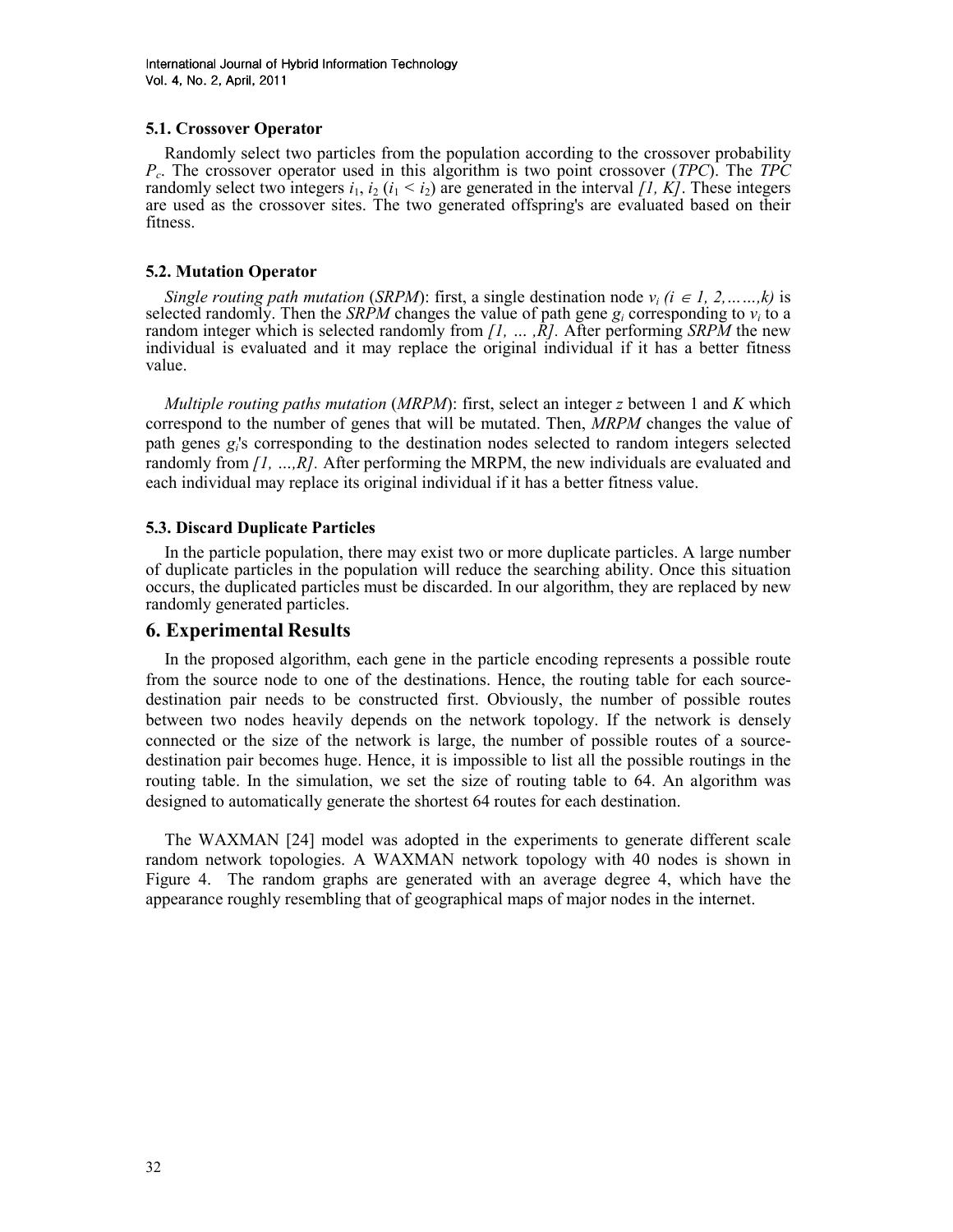

Figure 4. The WAXMAN Network Topology Model with 40 Nodes.

The bandwidth and delay of each link are uniformly distributed in the range [40, 80] and [0, 30] respectively. The cost of each link is uniformly distributed in the range [5, 10]. The proportion of the Multicast member nodes is between 10% and 20% of the total network nodes. All tests are performed with a population size of 100 and the average solution is obtained by running the program 50 times. Furthermore, to consider the influence of selecting source and destination nodes on the algorithm, different source and destination nodes in the same simulation topology were selected in the various runs of the same test. We performed experiments differentiating scales of random networks and the QoS constraints as presented in Table 2.

| Table 2. Setting of the Upper Bound of Delay and Jitter on |
|------------------------------------------------------------|
| <b>Different Network Scales.</b>                           |
|                                                            |

| Node number    | Delay upper bound | Jitter upper bound |
|----------------|-------------------|--------------------|
| ${}_{\leq 40}$ |                   | 60                 |
| $40 - 80$      | -50               |                    |
| 80-120         | -90               |                    |
| $120 - 160$    | 240               | 66                 |
| 160-200        | 300               |                    |

To compare the capability of the hybrid model, four implementations of the hybrid algorithm, using different *influence* and *replacement* parameters were examined as follows:

- PSO used an *influence* term of 1 throughout the entire test. *Replacement* was set to 0, so the GA has no effect on the population. This implementation is the standard implementation of PSO.
- GA used an influence term of 0, so the PSO has no effect on the population. Replacement was set to 1 throughout, which is effectively a normal generational GA.
- Hybrid-1 increases the influence term linearly from 0 to 1, based on the current generation. The replacement term is reduced linearly from 1 to 0, based on the current generation. This test was designed with the expectation that the best results would be with the GA performing an initial global search with the PSO finishing as a local search.
- Hybrid-2 reduces the *influence* term from 1 to 0 and increases the *replacement* term from 0 to 1. This test was designed with the expectation that the PSO performing an initial global search with the GA finishing as a local search would produce poor results.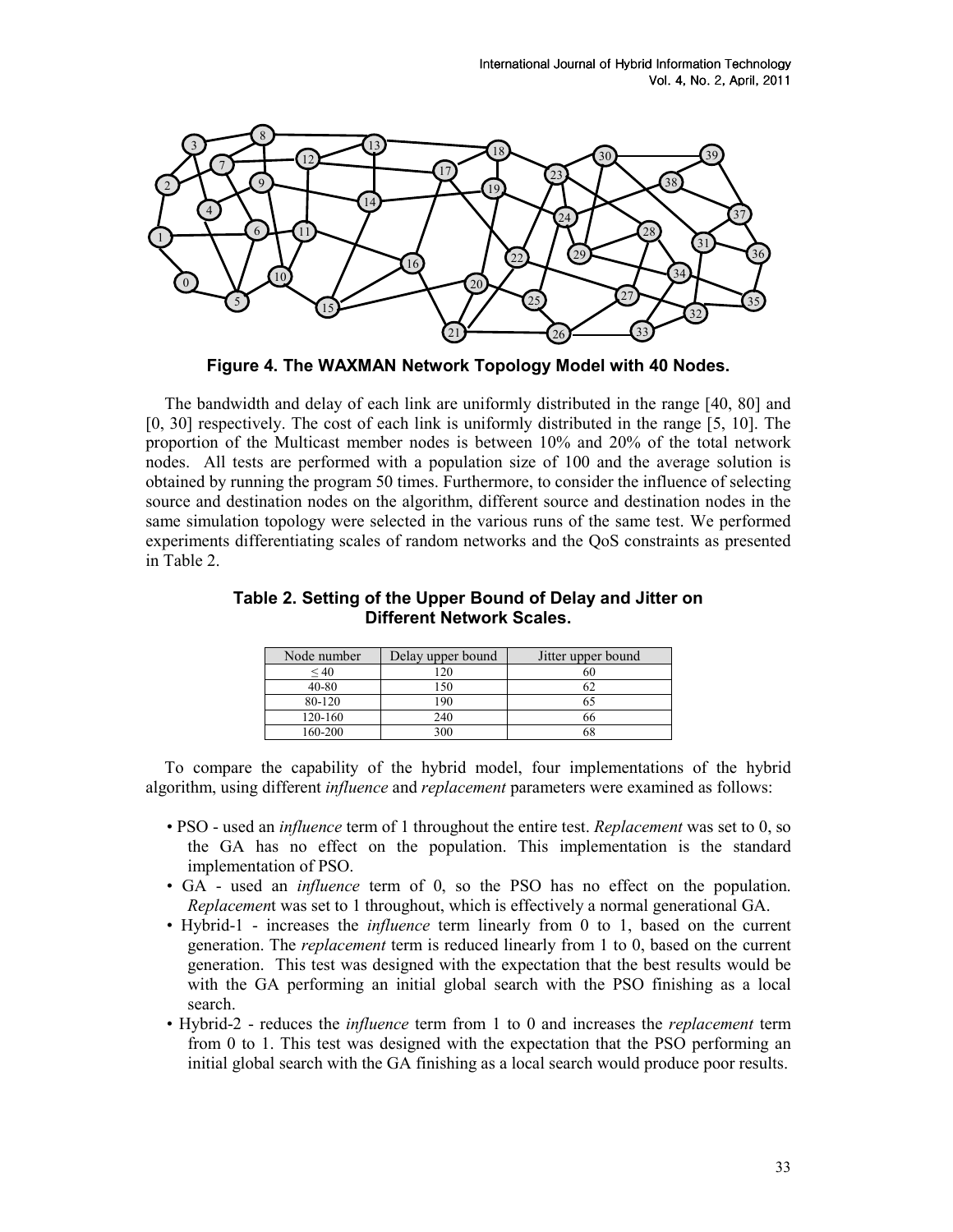Figure 5 represents the convergence time of the proposed QoS multicast routing algorithm with different topology scales for the PSO, GA, Hybrid 1, and Hybrid 2 implementations.



Figure 5. Comparison of Convergence Time (ms) in Different Topology Scales.

Results clearly show that the convergence time of each algorithm increases with the increase of the topology scale. The speed of time consumption of the PSO, GA and Hybrid 2 algorithms grows faster than the Hybrid 1 algorithm when there are more than 80 nodes in the network. The more nodes there are, the more the discrepancy is apparent. Figure 5 shows that when the topology has 200 nodes, the Hybrid 1 algorithm can yield a 25% - 62% reduction in the convergence time compared to the other implementations. This indicates that the multicast routing using the Hybrid 1 parameter setting provides a significant improvement for obtaining a global optimum or a near global optimum solution quickly.

The average tree costs of the four implementations in different topology scales are shown in Figure 6. The proportion of the Multicast member nodes is between 10% and 20% of the total network nodes The Figure indicates that the PSO and the Hybrid 1algorithm can find better solutions than the GA and Hybrid 2 algorithms. The Hybrid 1 algorithms outperforms the PSO algorithms for larger scale topologies with nodes >80. The Hybrid 1 performs well for different source and destination nodes, the cost can converge to a good result, indicating that the algorithm is feasible and effective. It not only converges fast, but also can escape from local optimum and effectively search the global optimum.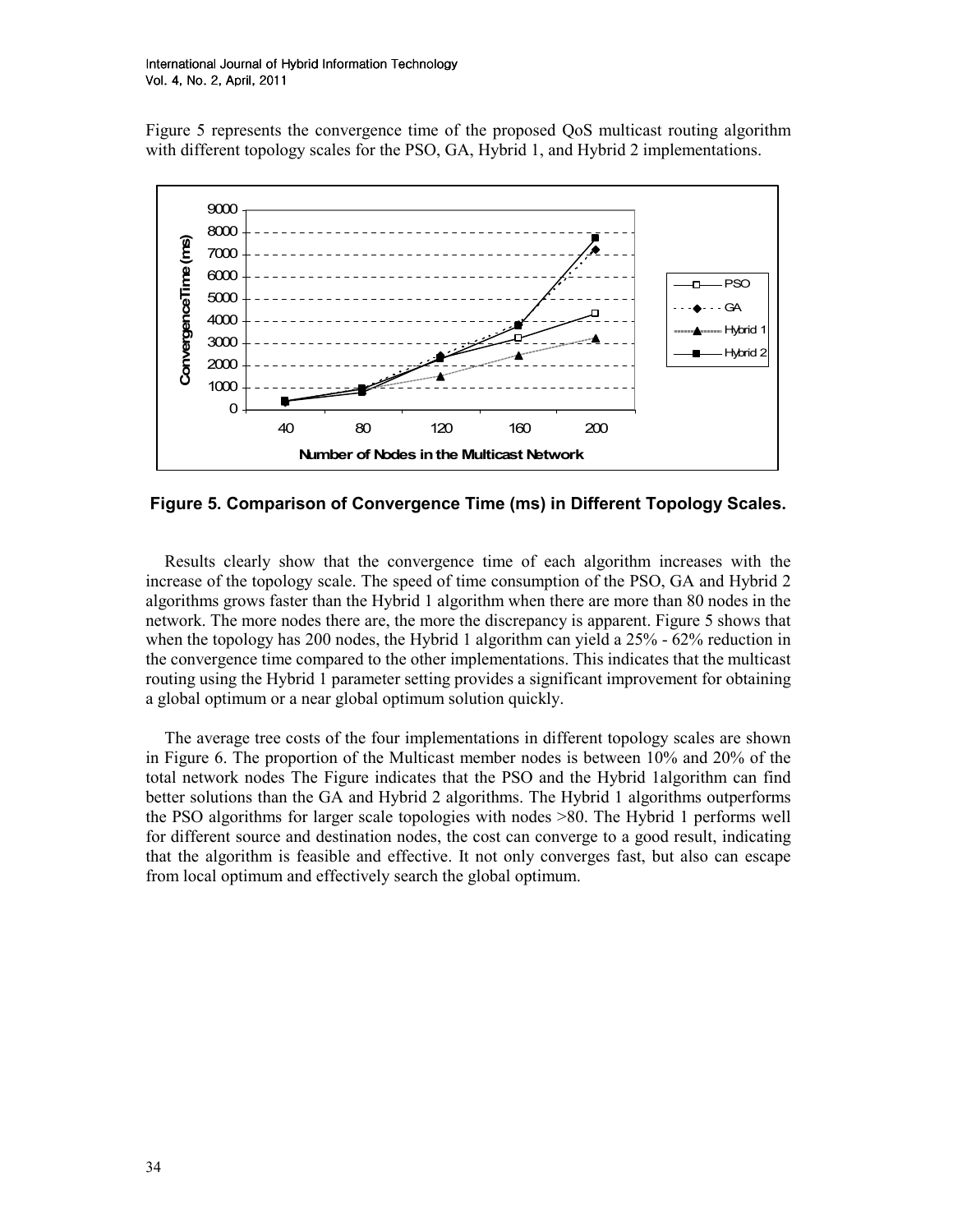

Figure 6. Comparison of the Average Tree Cost in Different Topology Scales.

By experiment, it was found that not only the topology scale but also the number of destination nodes within the topology that affects the algorithm's performance. To test this effect, we chose the multicast group with ratios ranging from 5% to 75% in the case of a topology with 40 nodes. The average tree cost of the four algorithms tested is shown in Figure 7. All algorithms have approximately similar performance when the ratio of multicast destination nodes is below 15%. However, as the ratio increases, the performance of the Hybrid 1 is superior to the other three algorithms and can achieve up to 20% improvement in the average tree cost. This indicates that when the Hybrid 1algorithm converges to a local optimum, it can escape premature convergence and effectively search for the global optimum.



Figure 7. Comparison of Algorithms with Different Ratios of Group Member Nodes.

# 7. Conclusions

Multicast routing problem arises in many multimedia communication applications. The provision of quality-of-service (QoS) guarantees is of utmost importance as the internet expands many new real-time communication services. Computing the band-width-delay constrained least-cost multicast routing tree is a NP-complete problem. In this paper, a novel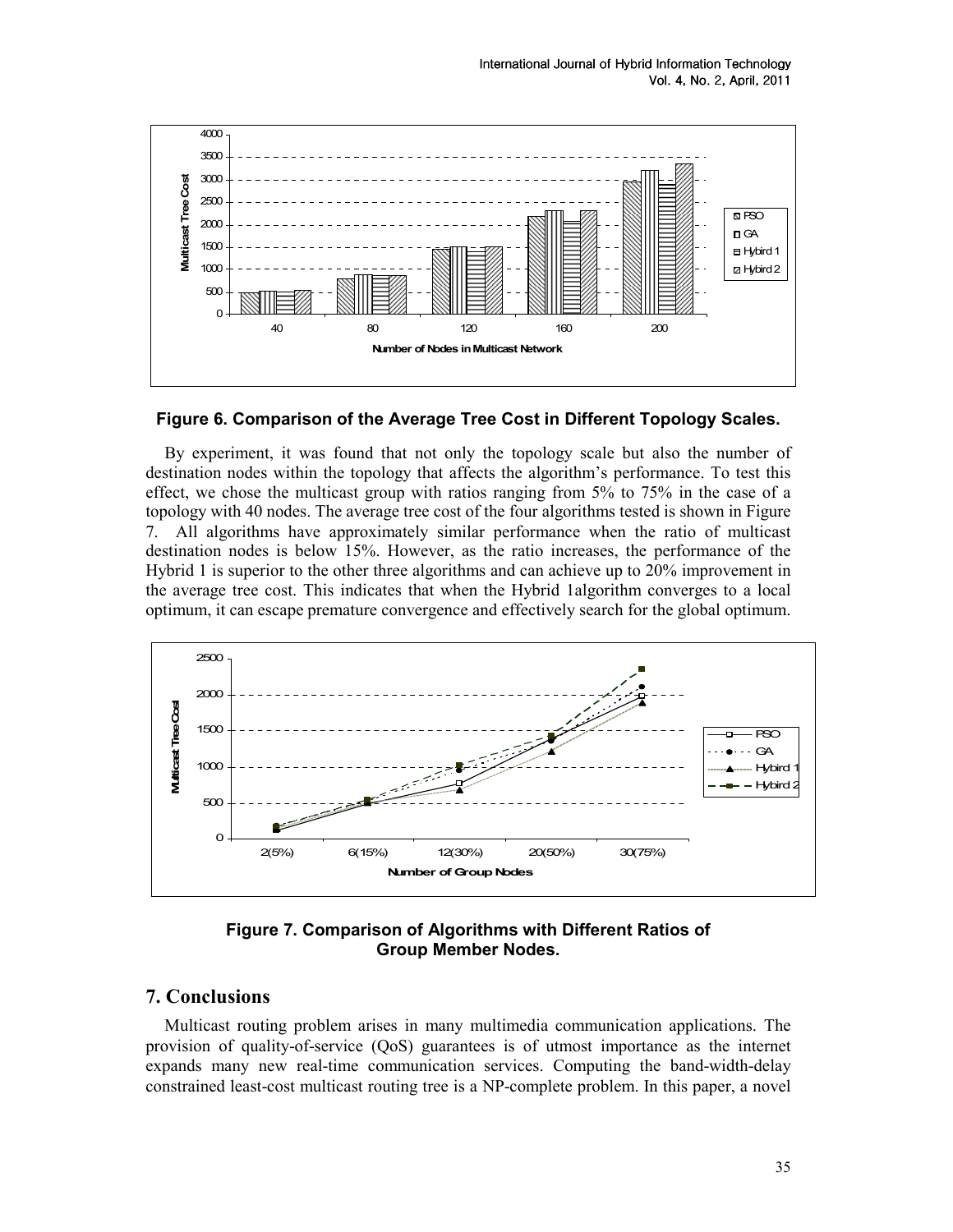multicast routing algorithm based on an improved discrete PSO algorithm is proposed. The algorithm utilizes the discrete PSO algorithm to optimally search the solution space for the optimal multicast tree which satisfies the QoS requirement. New PSO operators have been proposed to modify the original PSO velocity and position update rules to the discrete solution space in the multicast routing problems. Furthermore, a new PSO-GA hybrid multicast routing algorithm which combines PSO with genetic operators was proposed. The proposed hybrid technique combines the strengths of PSO and GA to realize the balance between natural selection and good knowledge sharing to provide robust and efficient search of the solution space. Two driving parameters are utilized in the PSO-GA hybrid to give preference to either PSO or GA Simulation results show that the proposed hybrid algorithm can overcome the disadvantages of PSO and genetic algorithm, and achieve better QoS performance. The flexibility in the choice of parameters in the hybrid algorithm improves the ability of the evolutionary operators to generate strong-developing individuals that can achieve faster convergence and avoids premature convergence to local optima. To verify the performance of the proposed algorithms, simulations were carried out with different sizes of multicast groups on diverse topology networks. Experimental results show that the algorithm is feasible and effective. It not only converges fast, but also can escape from local optimum and effectively search for the global optimum. Therefore, the proposed PSO-GA hybrid algorithm for multicast routing is an effective solution to the QoS multicast routing problem.

# References

- [1] Z. Wang and J. Crowcroft, "Quality of Service for Supporting Multimedia Application," IEEE Journal on Selected Areas in Communication, Vol. 14, pp. 1228–1234, 1996.
- [2] L. H. Sahasrabuddhe and B. Mukherjee, "Multicast Routing Algorithms and Protocols: A Tutorial," IEEE Network, pp. 90-102, 2000.
- [3] B. Wang and J. C. Hou, "Multicast Routing and Its QoS Extension: Problems, Algorithms, and Protocols," IEEE Network, pp. 22-36, 2000.
- [4] C.-H. Chu, J. Gu, X. Hou, and Q. Gu, "A Heuristic Ant Algorithm for Solving QoS Multicast Routing Problem," In Proceedings of the 2002 World on Congress on Computational Intelligence, Vol. 2, pp. 1630- 1635, 2002.
- [5] R.-H. Hwang, W.-Y. Do, and S.-C. Yang, "Multicast Routing Based on Genetic Algorithms," Journal of Information Science and Engineering, pp. 885-901, 2000.
- [6] X. Li, Q. Ning, Z. Jun-Ya, and L. Yang- Qian, "An Improved GA for QoS Multicast Routing Algorithm," In Proceedings of 2008 Chinese Control and Decision Conference, pp. 393-396, 2008.
- [7] P. Yang and B. Huang, "GA Based QoS Multicast Routing Algorithm in Mobile Ad Hoc Network," 2008 International Seminar on Future BioMedical Information Engineering, pp.247-250, 2008.
- [8] N. Shimamoto, A. Hiramatu, and K. Yamasaki, "A Dynamic Routing Control based on a Genetic Algorithm," In Proceedings of 1993 IEEE International Conference on Neural Network, pp. 1123-1128, 1993.
- [9] Z. Wang, B. Shi, "Solution to QoS Multicast Routing Problem based on Heuristic Genetic Algorithm", Journal of Computer, China Computer Federation, pp. 55-61, 2001.
- [10] N. Lin, T. Yang, and L.-X. Song, "A New QoS Multicast Routing Algorithm for MPLS-TE," In Proceedings of 2010 International Conference on Measuring Technology and Mechatronics Automation, pp. 192-195, 2010.
- [11] Q. Ling and C. Ling, "A Multicast Routing Algorithm based on Ant Colony System," Information and Control Journal, Vol. 35, No. 5, pp. 546-550, 2006.
- [12] D. Pinto and B. Barán, "Solving Multi-objective Multicast Routing Problem with a new Ant Colony Optimization Approach," In Proceedings of the 3rd international IFIP/ACM Latin American conference on Networking, pp. 11-19, 2005.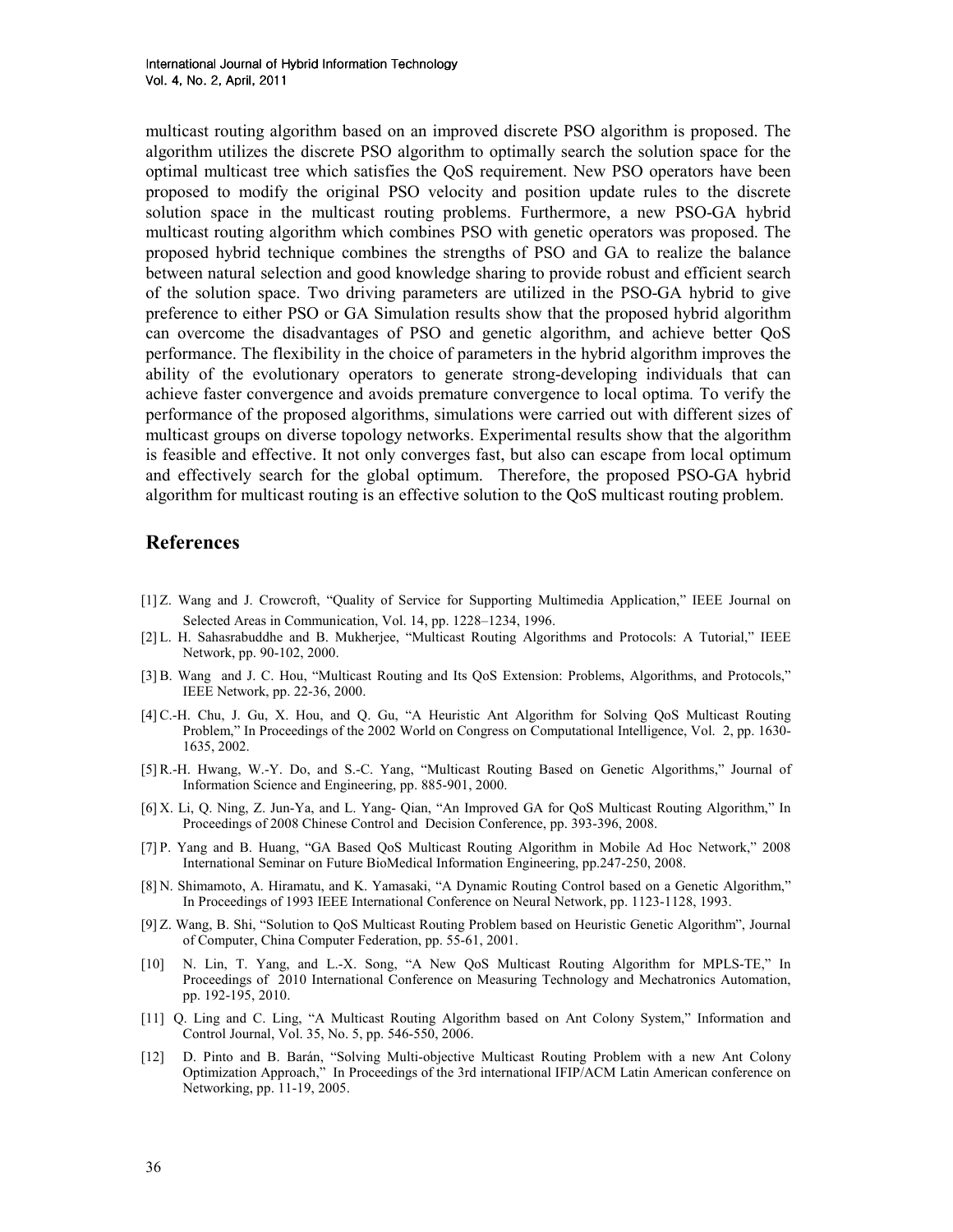- [13] L. Carrillo, J.-L. Marzo, L. Fabrega, P. Vila, and C. Guadall, "Ant Colony Behaviour as Routing Mechanism to Provide Quality of Service," Lecture Notes in Computer Science, Vol. 3172, Springer, Berlin, pp. 306-323, 2004.
- [14] J. Liu, J. Sun, and W. Xu, "QoS Multicast Routing based on Particle Swarm Optimization," Lecture Notes in Computer Science, Vol. 4224, Springer, Berlin, pp. 936–943, 2006.
- [15] Z. Wang, X. Sun, and D. Zhang, "A PSO-Based Multicast Routing Algorithm," In Proceedings of Third International Conference on Natural Computation (ICNC), pp. 664 – 667, 2007.
- [16] J. Sun, J. Liu, and W. Xu, " QPSO-based QoS Multicast Routing Algorithm", Lecture Notes in Computer Science Vol. 4247, Springer, Berlin, pp. 261–268, 2006.
- [17] C. Xi-Hong, L. Shao-Wei, G. Jiao, and L. Qiang, "Study on QoS Multicast Routing Based on ACO-PSO Algorithm, " In Proceedings of 2010 International Conference on Intelligent Computation Technology and Automation, pp. 534-537, 2010.
- [18] C. Li, C. Cao, Y. Li, and Y. Yu, "Hybrid of Genetic Algorithm and Particle Swarm Optimization for Multicast QoS Routing, " In Proceedings of IEEE International Conference on Control and Automation, pp. 2355–2359, 2007.
- [19] H. Wang , X. Meng, S. Li, and H. Xu , "A Tree-Based Particle Swarm Optimization for Multicast Routing, " Computer Networks, Vol. 54, pp. 2775–2786, 2010.
- [20] J. Kennedy and R. Eberhart, "Particle Swarm Optimization," IEEE International Conf. on Neural Networks, Vol. 4, pp. 1942-1948, 1995.
- [21] K.-P. Wang, L. Huang, C.-g. Zhou, and W. Pang, "Particle Swarm Optimization for Traveling Salesman Problem," In Proceedings of the Second International Conference on Machine Learning and Cybernetics. Vol. 5, pp. 1583-1585, 2003.
- [22] P. J. Angeline, "Evolutionary Optimization versus Particle Swarm Optimization: Philosophy and Performance Differences," Evolutionary Programming VII, Lecture Notes in Computer Science, Vol. 1447, pp. 601-611, 1998.
- [23] R. C. Eberhart, and Y. Shi, "Comparison between Genetic Algorithms and Particle Swarm Optimization," Evolutionary Programming VII, Lecture Notes in Computer Science, Vol. 1447, pp. 611-616, 1998.
- [24] B. M. Waxman, "Routing of Multipoint Connections," IEEE Journal on selected Areas in Communications, Vol. 6, No. 9, pp. 1617–1622, 1988.